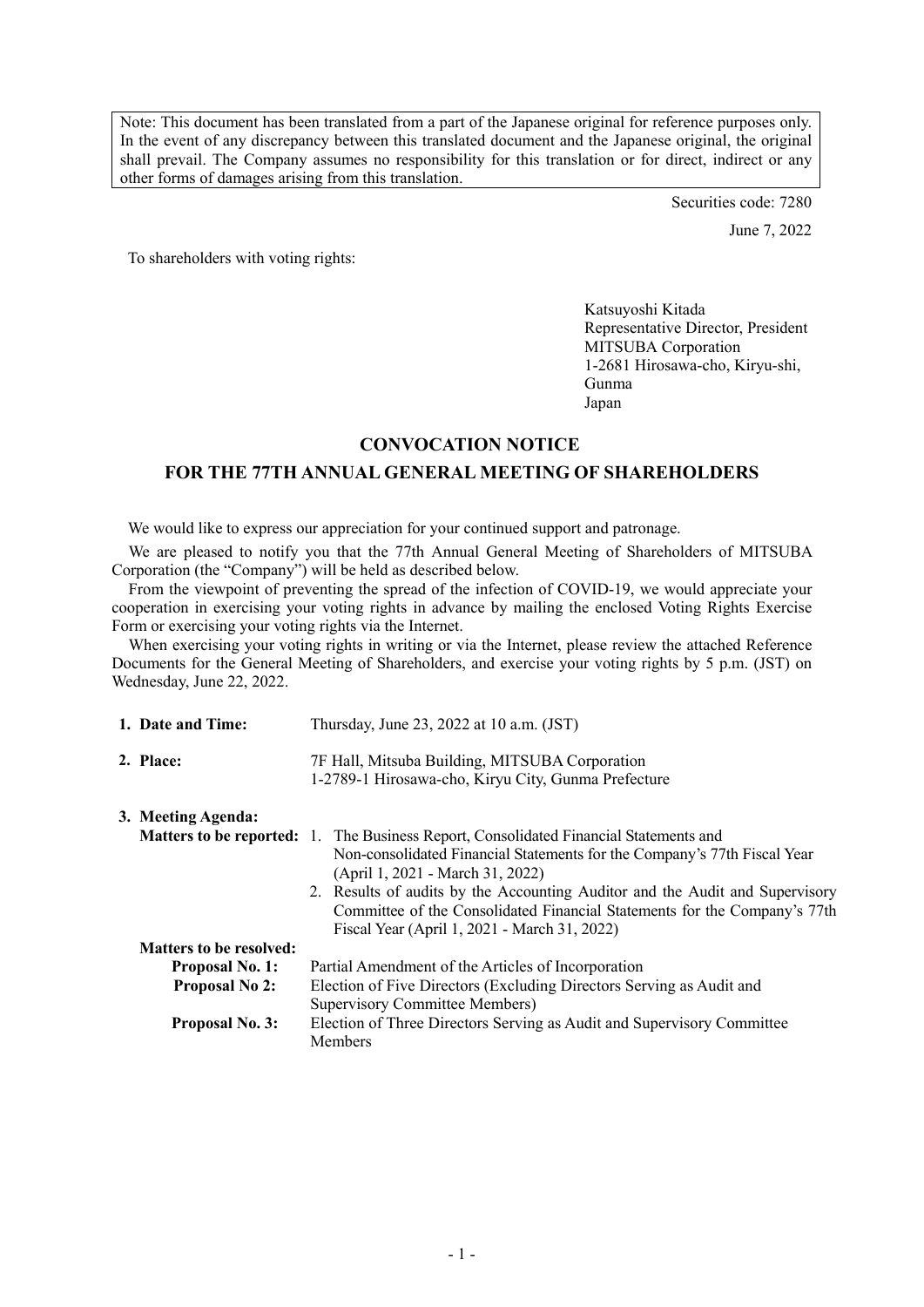## **Guidance on Exercise of Voting Rights**

### **If you can attend the meeting**

 When attending the meeting, the shareholder him/herself (the same shall apply for a proxy, who shall also be a shareholder of the Company holding voting rights) must submit the enclosed Voting Rights Exercise Form at the reception desk.

 In the case of attendance by a proxy, please present a document evidencing authority of the proxy along with the Voting Rights Exercise Form (pursuant to the provisions of the Articles of Incorporation of the Company, a proxy must be a shareholder of the Company holding voting rights).

 Please be advised that the admission procedure may take time if you forget to bring the Voting Rights Exercise Form with you.

```
Date of the General Meeting of<br>Shareholders:
                        Thursday, June 23, 2022 at 10 a.m. (JST)
```
### **If you are unable to attend the meeting**

#### $\triangleright$  By mail

 Please indicate your vote for or against each of the proposals on the enclosed Voting Rights Exercise Form and return it by the following deadline.

Deadline for exercise: 5 p.m. on Wednesday, June 22, 2022

#### $\triangleright$  Via the Internet

 Please access the voting rights exercise website designated by the Company (https://evote.tr.mufg.jp/) and exercise your voting rights by the following deadline.

Deadline for exercise: 5 p.m. on Wednesday, June 22, 2022

Please see the next page for the method of exercising voting rights via the Internet.

#### For institutional investors

In addition to the above method for exercising voting rights via the Internet, institutional investors may exercise their voting rights by using the electronic voting platform operated by ICJ, Inc. Please note that this service is only available for those who requested it in advance.

- $\triangleright$  The reception is scheduled to start at 9:00 a.m.
- $\triangleright$  When attending the meeting, please submit the enclosed Voting Rights Exercise Form at the reception desk. For resource-saving purposes, please bring this Convocation Notice with you.
- $\triangleright$  Please note that no souvenirs will be distributed to attending shareholders in consideration of ensuring fairness between shareholders who are present at and those who are absent from the General Meeting of Shareholders. We appreciate your understanding.
- $\triangleright$  Of the documents to be provided with this Convocation Notice, information related to items to be presented in Consolidated Statements of Changes in Net Assets and Notes to Consolidated Financial Statements in the Consolidated Financial Statements and Non-Consolidated Statements of Changes in Net Assets and Notes to Non-Consolidated Financial Statements in the Non-Consolidated Financial Statements is posted on the Company's website (https://www.mitsuba.co.jp/) according to the provisions of laws, regulations and Article 13 of the Company's Articles of Incorporation, and therefore is not provided in this Convocation Notice.
- $\triangleright$  Any revisions to the Reference Documents for the General Meeting of Shareholders, the Business Report, the Non-Consolidated Financial Statements or Consolidated Financial Statements will be posted on the Company's website (https://www.mitsuba.co.jp).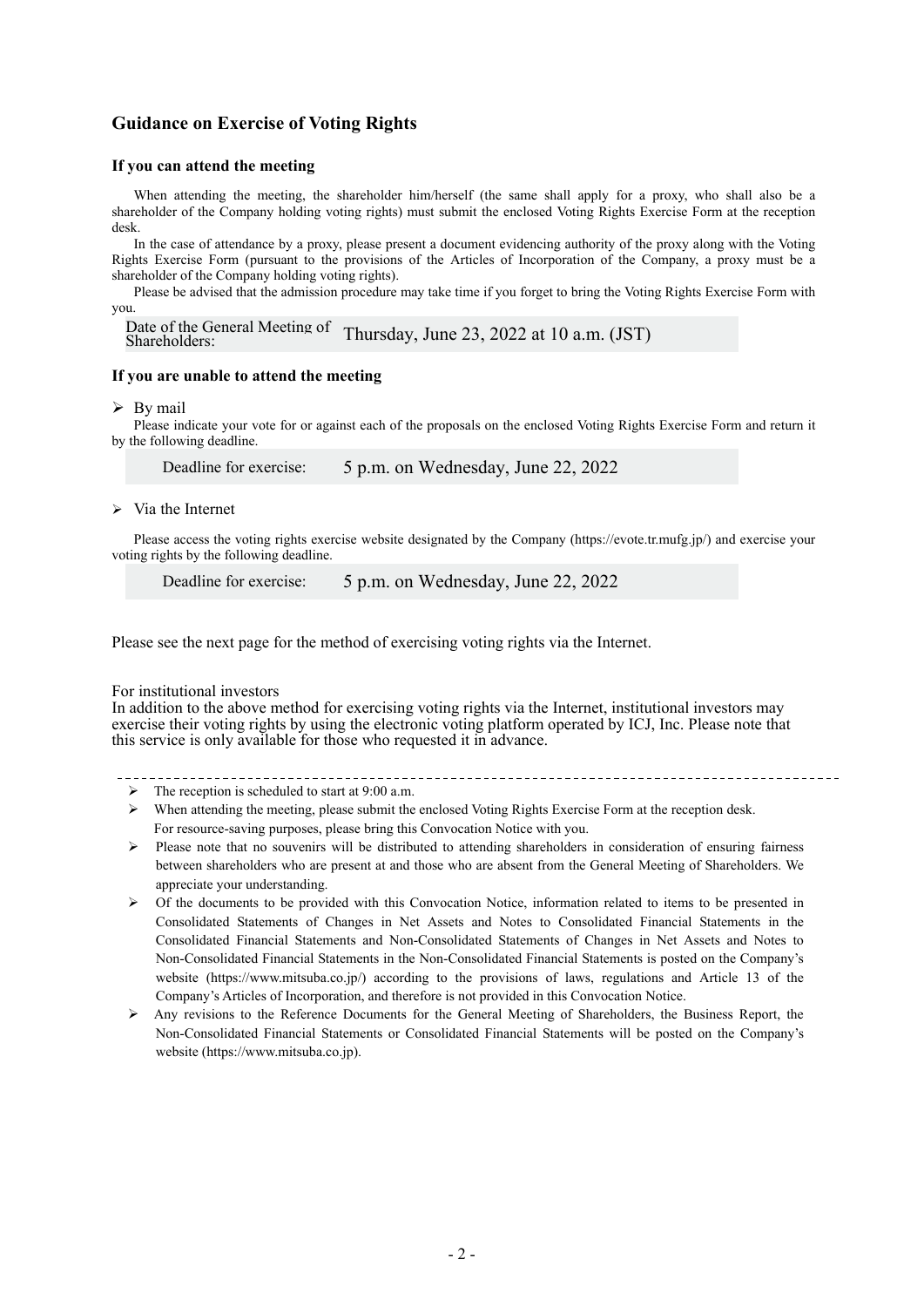# **Method of Exercise of Voting Rights Via the Internet**

- 1. Access the voting rights exercise website (https://evote.tr.mufg.jp/)
- (1) Click "Next."
- 2. Login
	- (2) Enter your Login ID and Temporary Password, which are printed in the bottom right corner of the Voting Rights Exercise Form. (The Company notifies shareholders of a new Login ID and a new Temporary Password each time it convenes a General Meeting of Shareholders.)
- (3) Click "Login." 3. Register the password
	- (4) Fill in the entry fields for "Current Password," "New Password," and "New Password (for confirmation)."
		- (Please do not forget the password.)
	- (5) Click "Send."

If you have a smartphone with a QR code reader, you can scan the QR code on the right to access the website.

## ● **Voting rights exercise website**

- (1) Exercise of voting rights via the Internet is possible only by accessing the voting rights exercise website designated by the Company (https://evote.tr.mufg.jp/) from a personal computer or a smartphone. (However, service is suspended from 2:00 a.m. to 5:00 a.m. every day.)
- (2) Depending on the environment of Internet usage through personal computers or smartphones, and Internet providers' services or types of communication devices used, there are cases where the voting rights exercise website is not available. For more information, please contact the Help Desk below.

## ● **Costs incurred for accessing the voting rights exercise website**

Internet connection fees, telecommunication charges, and other fees incurred by accessing the voting rights exercise through a personal computer or a smartphone shall be borne by the shareholder.

## ● **Treatment of voting rights exercised multiple times**

- (1) If you have exercised your voting rights both by mail and via the Internet, the exercise of voting rights via the Internet shall be deemed effective.
- (2) If you have exercised your voting rights multiple times via the Internet, the content of the final exercise shall be deemed effective.

System-related inquiries:

Securities Agency Division (Help Desk), Mitsubishi UFJ Trust and Banking Corporation Toll-free service phone number in Japan: 0120-173-027 Operating hours: 9:00 a.m. – 9:00 p.m.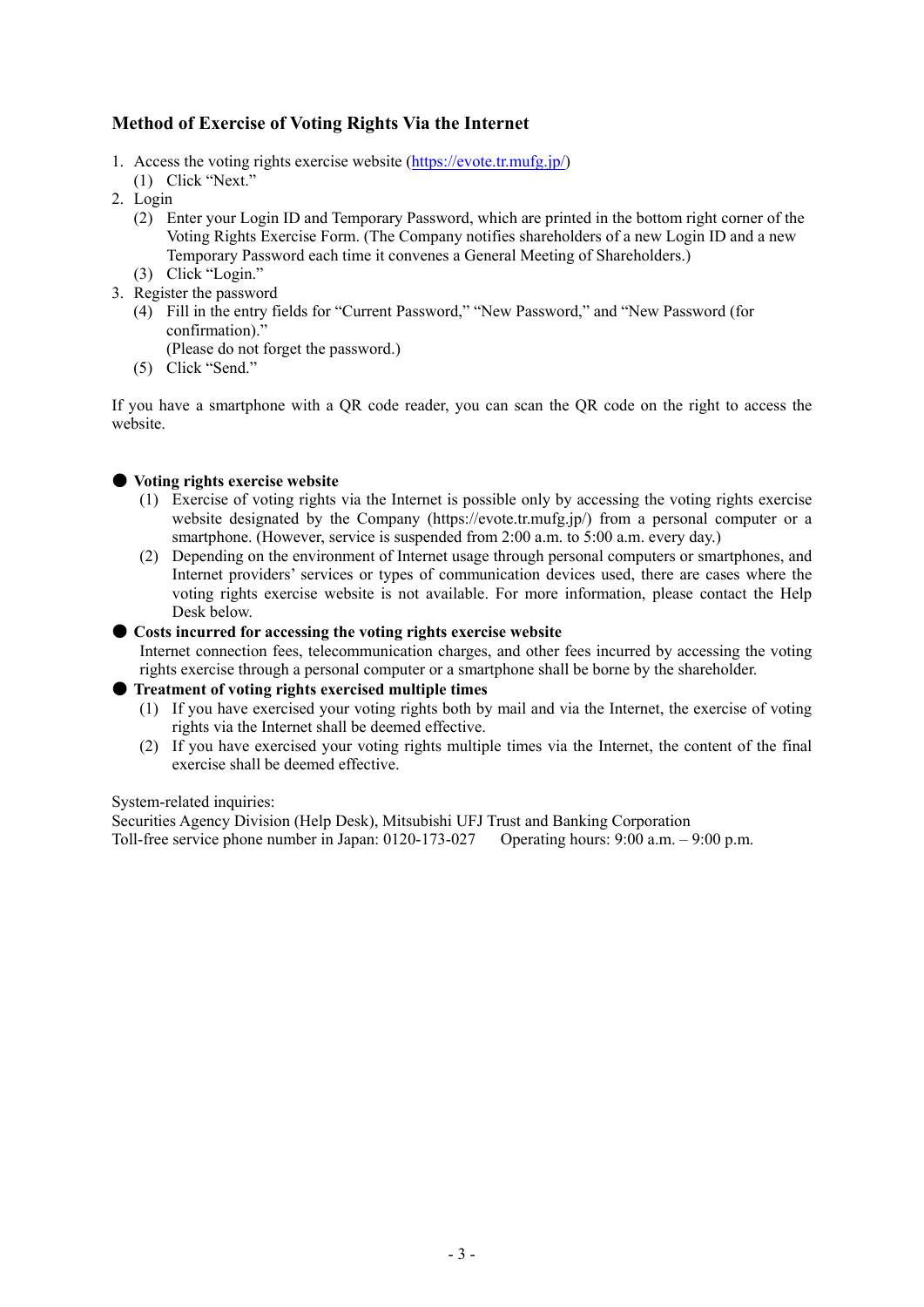# **Reference Documents for the General Meeting of Shareholders**

## **Proposals and Reference Items**

Proposal No. 1: Partial Amendment of the Articles of Incorporation

1. Reasons for Amendments

The amended provisions stipulated in the proviso of Article 1 of the supplementary provisions of the "Act Partially Amending the Companies Act" (Act No. 70 of 2019) will be enforced on September 1, 2022. Accordingly, in order to prepare for the introduction of the system for electronic provision of materials for general meetings of shareholders, the Articles of Incorporation of the Company shall be amended as follows.

- (1) The proposed Article 13, Paragraph 1 provides that information contained in the reference documents for the general meeting of shareholders, etc. shall be provided electronically.
- (2) The purpose of the proposed Article 13, Paragraph 2 is to establish a provision to limit the scope of matters to be included in the paper copy to be sent to shareholders who have requested it.
- (3) The provisions related to the internet disclosure and deemed provision of reference documents for the general meeting of shareholders, etc. (Article 13 of the existing Articles of Incorporation) will become unnecessary and will therefore be deleted.
- (4) In line with the above establishment and deletion of the provisions, supplementary provisions related to the effective date, etc. shall be established.
- 2. Content of Amendments

The details of the amendments are as follows

| Existing Articles of Incorporation                                                          | Proposed Amendments                           |  |  |
|---------------------------------------------------------------------------------------------|-----------------------------------------------|--|--|
| (Internet Disclosure and Deemed Provision of                                                | (Removed)                                     |  |  |
| Reference Documents for the General Meeting of<br>Shareholders, Etc.)                       |                                               |  |  |
|                                                                                             |                                               |  |  |
| Article 13. The Company may, when convening a<br>general meeting of shareholders, deem that |                                               |  |  |
| it has provided information to shareholders                                                 |                                               |  |  |
| pertaining to matters to be described or                                                    |                                               |  |  |
| indicated in the reference documents for the<br>general meeting of shareholders, business   |                                               |  |  |
| non-consolidated<br>report,<br>financial                                                    |                                               |  |  |
| consolidated<br>financial<br>statements.<br>and                                             |                                               |  |  |
| statements, by disclosing such information                                                  |                                               |  |  |
| through the internet in accordance with the                                                 |                                               |  |  |
| provisions provided in the Ordinance of the                                                 |                                               |  |  |
| Ministry of Justice.                                                                        |                                               |  |  |
|                                                                                             |                                               |  |  |
| (Newly established)                                                                         | (Measures for Electronic Provision, Etc.)     |  |  |
|                                                                                             | Article 13. The Company shall, when convening |  |  |
|                                                                                             | general meeting of shareholders,<br>a         |  |  |
|                                                                                             | provide information contained in the          |  |  |
|                                                                                             | for<br>documents<br>the general<br>reference  |  |  |
|                                                                                             | of<br>shareholders,<br>meeting<br>etc.        |  |  |
|                                                                                             | electronically.                               |  |  |
|                                                                                             | 2.<br>the<br>be<br>matters<br>Among<br>to     |  |  |

(Amended parts are underlined.)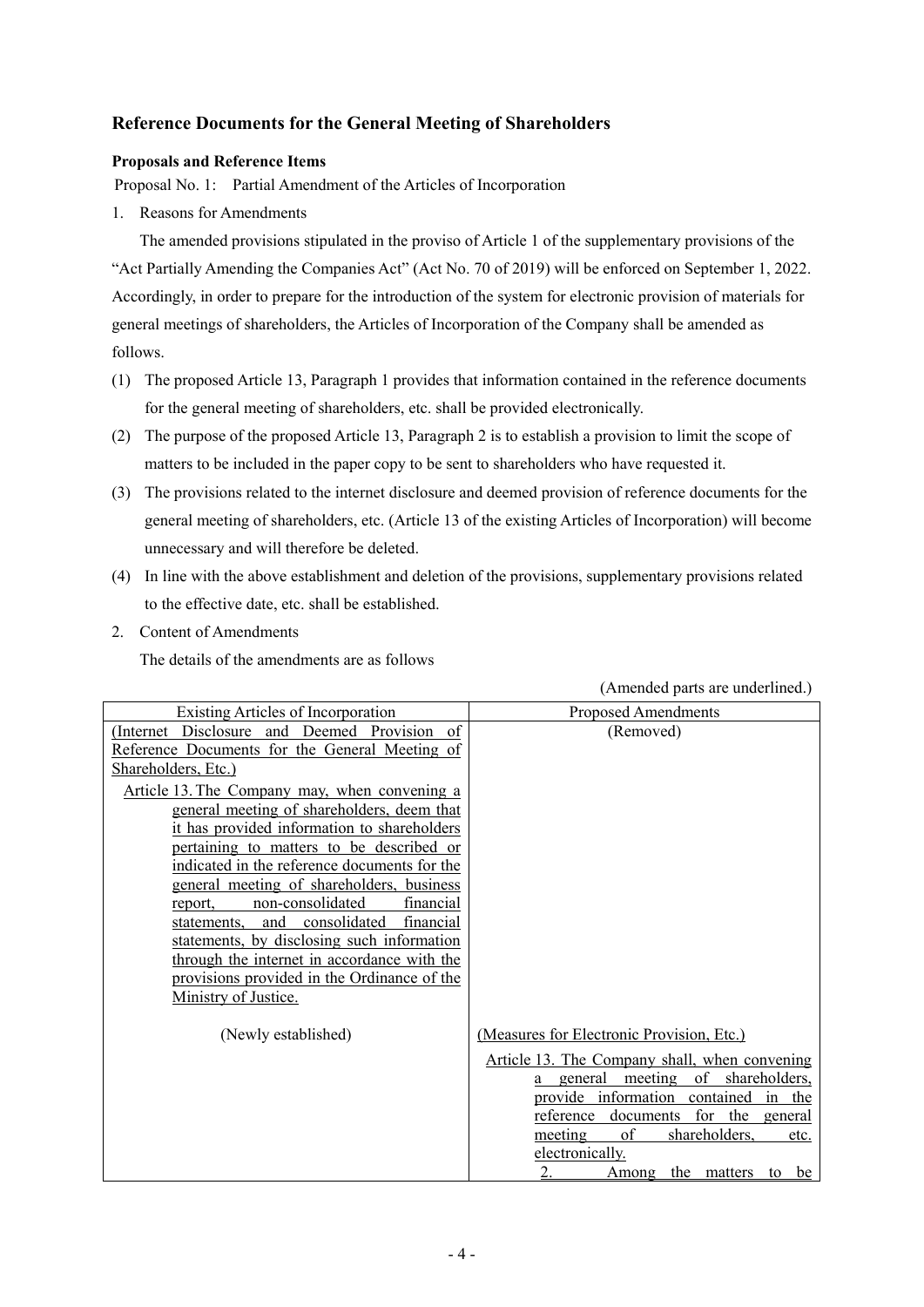| <b>Existing Articles of Incorporation</b>                                                                                             | <b>Proposed Amendments</b>                                                                                                                                                                                                                                                                                                                                                                                                                                                                                                                                                                                                                                                                                                                                                                                                                                                                                                                                                                                                                                                                                           |
|---------------------------------------------------------------------------------------------------------------------------------------|----------------------------------------------------------------------------------------------------------------------------------------------------------------------------------------------------------------------------------------------------------------------------------------------------------------------------------------------------------------------------------------------------------------------------------------------------------------------------------------------------------------------------------------------------------------------------------------------------------------------------------------------------------------------------------------------------------------------------------------------------------------------------------------------------------------------------------------------------------------------------------------------------------------------------------------------------------------------------------------------------------------------------------------------------------------------------------------------------------------------|
|                                                                                                                                       | provided electronically, the Company may<br>choose not to include all or part of the<br>matters stipulated in the Ordinance of the<br>Ministry of Justice in the paper copy to be<br>sent to shareholders who have requested it<br>by the record date for voting rights.                                                                                                                                                                                                                                                                                                                                                                                                                                                                                                                                                                                                                                                                                                                                                                                                                                             |
| SUPPLEMENTARY PROVISIONS<br>(Transitional Measures for Exemption of Audit &<br>Supervisory Board Members from Liability)<br>(Omitted) | <b>SUPPLEMENTARY PROVISIONS</b><br>(Transitional Measures for Exemption of Audit &<br>Supervisory Board Member from Liability)<br>(Unchanged)                                                                                                                                                                                                                                                                                                                                                                                                                                                                                                                                                                                                                                                                                                                                                                                                                                                                                                                                                                        |
| (Newly established)                                                                                                                   | (Transitional Measures for Electronic Provision,<br>$Etc.$ )<br>1. The amendment of Article 13 of the Article of<br>Incorporation shall<br>be<br>effective<br>from<br>September 1, 2022, which is the date of<br>enforcement of the amended provisions<br>stipulated in the proviso of Article 1 of the<br>supplementary provisions of the Act Partially<br>Amending the Companies Act (Act No. 70 of<br>2019) (the "Effective Date").<br>2. Notwithstanding the provisions of the<br>preceding paragraph, Article 13 of the Articles<br>of Incorporation (Internet Disclosure and<br>Deemed Provision of Reference Documents<br>for the General Meeting of Shareholders, Etc.)<br>shall remain in force with respect to a general<br>meeting of shareholders be held on a date<br>within six months from the Effective Date.<br>3. The second paragraph as well as this paragraph<br>shall be deleted after the lapse of six months<br>from the Effective Date or the lapse of three<br>months from the date of the general meeting of<br>shareholders set forth in the preceding<br>paragraph, whichever is later. |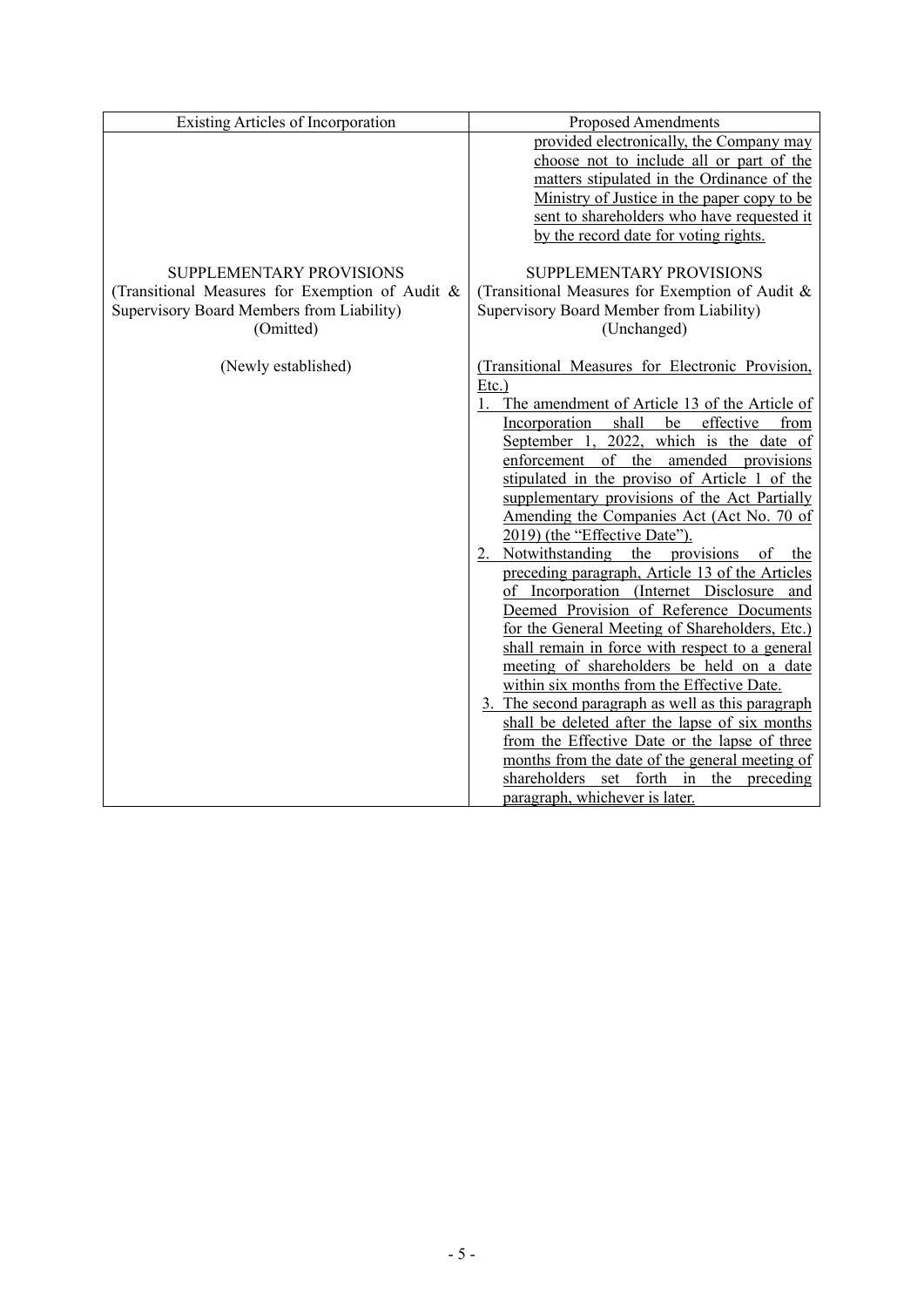# Proposal No. 2: Election of Five Directors (Excluding Directors Serving as Audit and Supervisory Committee Members)

The terms of office of all four Directors (excluding Directors serving as Audit and Supervisory Committee Members; the same shall apply hereinafter) will expire at the conclusion of this General Meeting of Shareholders.

Accordingly, in order to further strengthen the management structure, the Company proposes the election of five Directors, an increase of one Director.

The Audit and Supervisory Committee has discussed this proposal at its meeting, and has determined that the candidates are qualified for their respective posts.

The candidates for Directors are as follows.

| No.            | Name                 |                        | Positions and responsibilities at the Company                                                                                               | Attendance at<br>the Board of<br><b>Directors</b><br>meetings |
|----------------|----------------------|------------------------|---------------------------------------------------------------------------------------------------------------------------------------------|---------------------------------------------------------------|
| 1              | Katsuyoshi<br>Kitada | Reelection             | Representative Director, President<br>President, Chief Operating Officer<br>Chief of Business Management<br>Management of Quality Assurance | 13/13                                                         |
| $\mathfrak{D}$ | Nobuyuki Take        | Reelection             | Representative Director<br>Executive Vice President, Executive Officer<br>Chief of Corporate Management<br>Chief of Corporate Planning      | 13/13                                                         |
| 3              | Sadami Hino          | New election           | Senior Managing Officer<br><b>Chief of Automobile Parts Business</b><br>Management, Chief of Information Systems                            | $-/-$                                                         |
| 4              | Masahiko<br>Sugiyama | Reelection             | Director<br>Managing Officer<br>Chief of Accounting and Finance                                                                             | 13/13                                                         |
| 5              | Takashi<br>Komagata  | Reelection<br>External | <b>External Director</b>                                                                                                                    | 13/13                                                         |

Notes: In addition to the number of the Board of Directors meetings above, two written resolutions were made pursuant to Article 370 of the Companies Act and Article 24 of the Articles of Incorporation of the Company, which shall be deemed to constitute the resolutions of the meeting of the Board of Directors.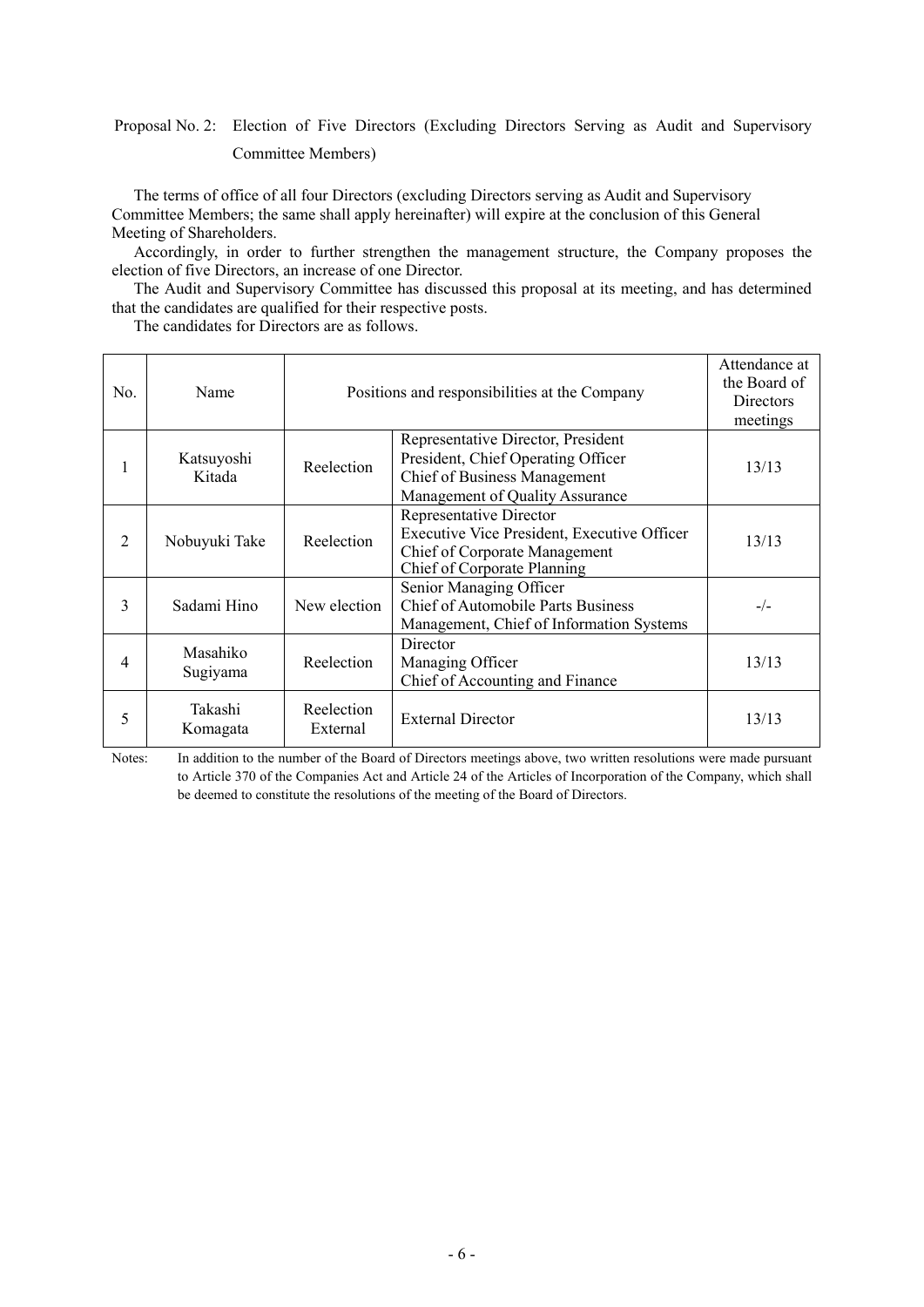| <b>Candidates for Directors:</b> |                   |                                                                                                     |                                                                        |           |
|----------------------------------|-------------------|-----------------------------------------------------------------------------------------------------|------------------------------------------------------------------------|-----------|
|                                  |                   |                                                                                                     |                                                                        | Number of |
|                                  | Name              | Career summary, positions and responsibilities at the Company<br>(significant concurrent positions) |                                                                        | shares of |
| No.                              | (Date of birth)   |                                                                                                     |                                                                        | the       |
|                                  |                   |                                                                                                     |                                                                        | Company   |
|                                  |                   |                                                                                                     |                                                                        | held      |
|                                  |                   | April 1976                                                                                          | Joined the Company                                                     |           |
|                                  |                   | April 2007                                                                                          | Operating Officer                                                      |           |
|                                  |                   | April 2015                                                                                          | Managing Officer                                                       |           |
|                                  |                   | April 2019                                                                                          | Vice Chief of Business Management                                      |           |
|                                  |                   | April 2020                                                                                          | President, Chief Operating Officer                                     |           |
|                                  |                   |                                                                                                     | (current)<br>Chief of Business Management, Management of               |           |
|                                  |                   | April 2020                                                                                          | <b>Quality Assurance</b>                                               |           |
|                                  | Katsuyoshi Kitada |                                                                                                     | (current)                                                              |           |
|                                  | (September 3,     | June 2020                                                                                           | Representative Director, President                                     | 30,700    |
| 1                                | 1953)             |                                                                                                     | (current)                                                              | shares    |
|                                  |                   |                                                                                                     | [Reason for nomination as Director]                                    |           |
|                                  | (Reelection)      |                                                                                                     | Mr. Katsuyoshi Kitada has been serving as Representative Director,     |           |
|                                  |                   |                                                                                                     | President of the Company since June 2020 and has appropriately         |           |
|                                  |                   |                                                                                                     | directed and supervised the Company's business management. In          |           |
|                                  |                   |                                                                                                     | addition, he has engaged in duties including business operations and   |           |
|                                  |                   |                                                                                                     | development of the Group, and has experience and track record of       |           |
|                                  |                   |                                                                                                     | leading the main business. The Company therefore proposes his          |           |
|                                  |                   |                                                                                                     | reelection as Director in order to leverage his ability and experience |           |
|                                  |                   |                                                                                                     | in the Group's business management.                                    |           |
|                                  |                   | April 1981                                                                                          | Joined the Company                                                     |           |
|                                  |                   | April 2011                                                                                          | Operating Officer                                                      |           |
|                                  |                   | April 2017                                                                                          | Managing Officer                                                       |           |
|                                  |                   | April 2019                                                                                          | Chief of Corporate Planning and Environment                            |           |
|                                  |                   |                                                                                                     | Management                                                             |           |
|                                  |                   | April 2019                                                                                          | Chief of Information Systems                                           |           |
|                                  |                   | April 2020                                                                                          | Executive Vice President, Executive Officer                            |           |
|                                  |                   |                                                                                                     | (current)                                                              |           |
|                                  |                   | April 2020                                                                                          | Chief of Corporate Planning, Environment                               |           |
|                                  |                   |                                                                                                     | Management, Administrative and Human                                   |           |
|                                  |                   | June 2020                                                                                           | Resources, and Accounting and Finance<br>Representative Director       |           |
|                                  |                   |                                                                                                     | (current)                                                              |           |
|                                  |                   | April 2021                                                                                          | Chief of Corporate Management, Chief of                                |           |
|                                  | Nobuyuki Take     |                                                                                                     | Corporate Planning                                                     | 23,800    |
| $\overline{2}$                   | (May 8, 1957)     |                                                                                                     | (current)                                                              | shares    |
|                                  | (Reelection)      | (significant concurrent position)                                                                   |                                                                        |           |
|                                  |                   |                                                                                                     | Representative Director, Kiryu Small Businesses Welfare                |           |
|                                  |                   | Cooperative Association                                                                             |                                                                        |           |
|                                  |                   |                                                                                                     | [Reason for nomination as Director]                                    |           |
|                                  |                   |                                                                                                     | Mr. Nobuyuki Take has been serving as Representative Director of       |           |
|                                  |                   |                                                                                                     | the Company since June 2020 and has effectively proceeded with         |           |
|                                  |                   |                                                                                                     | building a corporate governance structure to ensure efficiency and     |           |
|                                  |                   |                                                                                                     | fairness of the Company's business management. In addition, he has     |           |
|                                  |                   |                                                                                                     | engaged in duties including finance, general affairs, and human        |           |
|                                  |                   |                                                                                                     | resources of the Group, and has the ability essential for promoting    |           |
|                                  |                   |                                                                                                     | measures related to finance, general affairs, and human resources.     |           |
|                                  |                   |                                                                                                     | The Company therefore proposes his reelection as Director in order     |           |
|                                  |                   |                                                                                                     | to leverage his ability and experience in the Group's business         |           |
|                                  |                   | management.                                                                                         |                                                                        |           |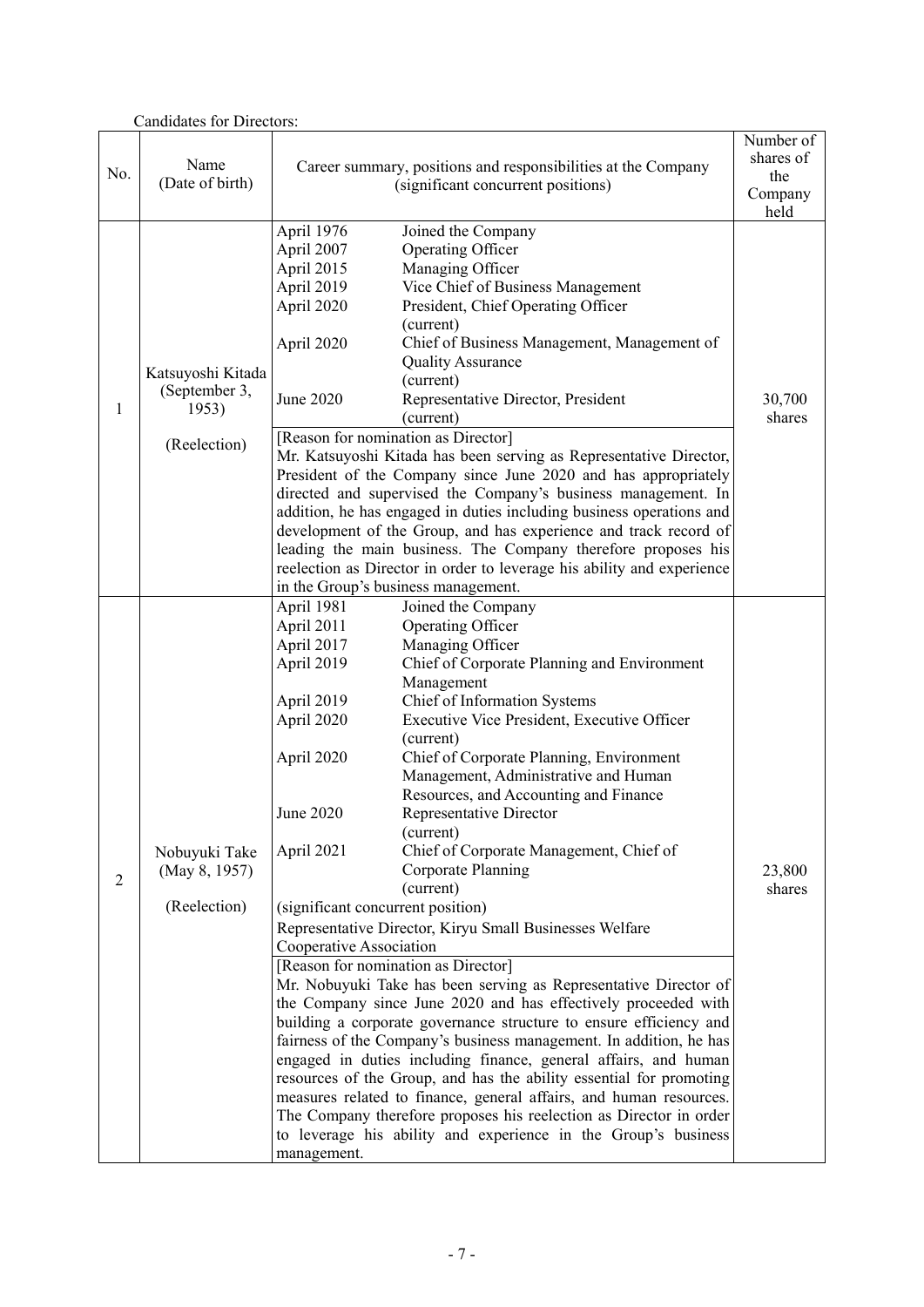| No. | Name<br>(Date of birth)                            | Career summary, positions and responsibilities at the Company<br>(significant concurrent positions)                               |                                                                                                                                                                                                                                                                                                                                                                                                                                                                                                                                                                                                                                                                                                                                                                                                                                                                 | Number of<br>shares of<br>the<br>Company<br>held |
|-----|----------------------------------------------------|-----------------------------------------------------------------------------------------------------------------------------------|-----------------------------------------------------------------------------------------------------------------------------------------------------------------------------------------------------------------------------------------------------------------------------------------------------------------------------------------------------------------------------------------------------------------------------------------------------------------------------------------------------------------------------------------------------------------------------------------------------------------------------------------------------------------------------------------------------------------------------------------------------------------------------------------------------------------------------------------------------------------|--------------------------------------------------|
| 3   | Sadami Hino<br>(October 4, 1977)<br>(New election) | April 2003<br><b>July 2009</b><br>April 2017<br>April 2019<br>April 2020<br>April 2021<br>April 2021<br>April 2022<br>management. | Joined DTS CORPORATION<br>Joined the Company<br>Operating Officer<br>Managing Officer<br>Chief of Marketing and Sales, Chief of<br><b>Information Systems</b><br>Senior Managing Officer<br>(current)<br>Vice Chief of Business Management, Chief of<br>Marketing and Sales, Chief of Information<br>Systems<br>Chief of Automobile Parts Business Management,<br>Chief of Information Systems<br>(current)<br>[Reason for nomination as Director]<br>Mr. Sadami Hino has demonstrated strong leadership in the process<br>of planning and implementing the "Mitsuba Vision 2030," as well as<br>the 12th Midterm Management Plan, which is based on "selection<br>and concentration" .The Company therefore proposes his new<br>election as Director in order to promote speedy decision making<br>based on his ability and experience in the Group's business | 526,600<br>shares                                |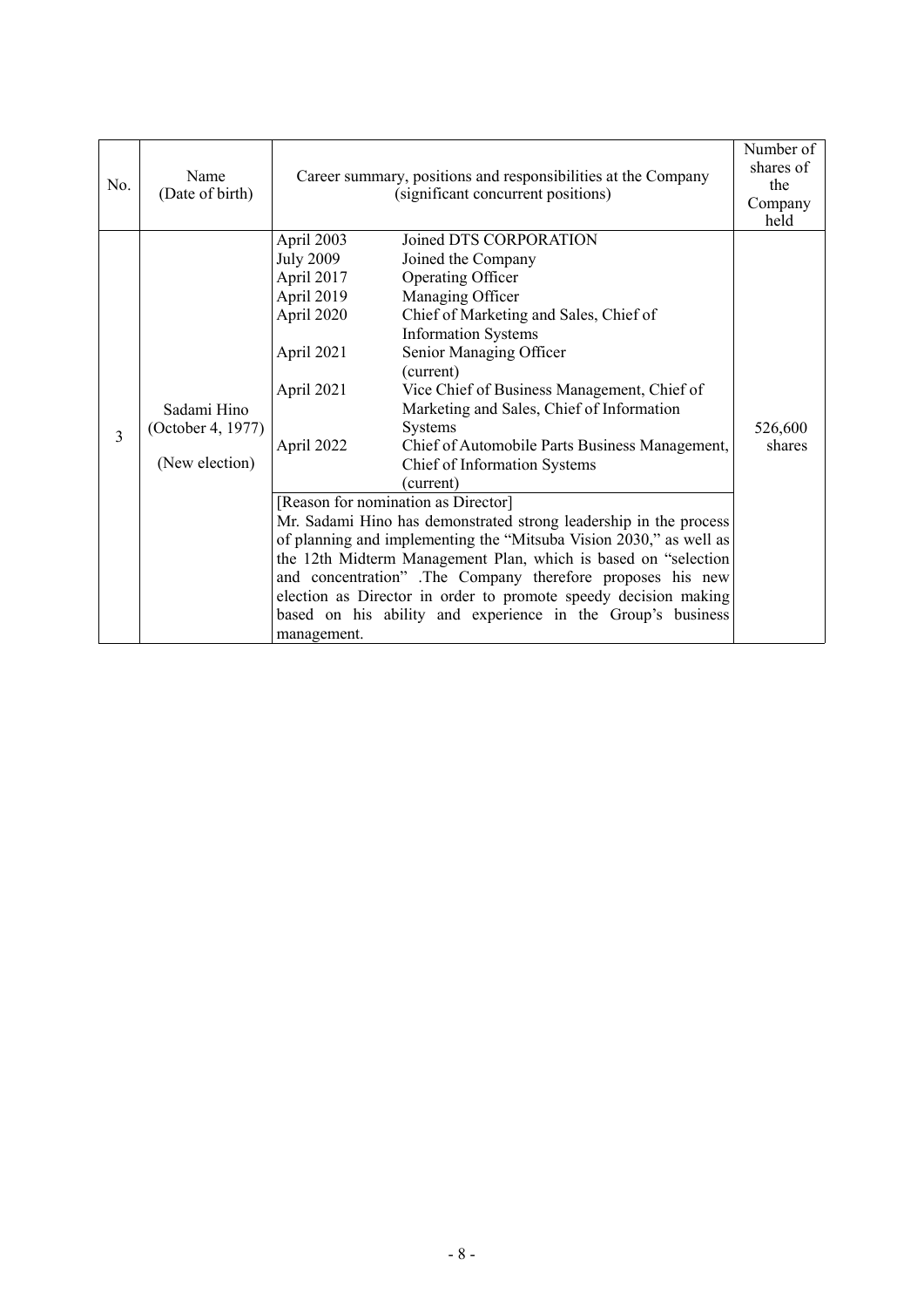| No. | Name<br>(Date of birth)                                 | Career summary, positions and responsibilities at the Company<br>(significant concurrent positions)                                            |                                                                                                                                                                                                                                                                                                                                                                                                                                                                                                                                                                                                                                                                                                                                                                                                                                                                                                                                                                                                                                                                             | Number of<br>shares of<br>the<br>Company<br>held |
|-----|---------------------------------------------------------|------------------------------------------------------------------------------------------------------------------------------------------------|-----------------------------------------------------------------------------------------------------------------------------------------------------------------------------------------------------------------------------------------------------------------------------------------------------------------------------------------------------------------------------------------------------------------------------------------------------------------------------------------------------------------------------------------------------------------------------------------------------------------------------------------------------------------------------------------------------------------------------------------------------------------------------------------------------------------------------------------------------------------------------------------------------------------------------------------------------------------------------------------------------------------------------------------------------------------------------|--------------------------------------------------|
| 4   | Masahiko<br>Sugiyama<br>(July 29, 1963)<br>(Reelection) | April 1986<br>April 2017<br>April 2017<br>April 2019<br>May 2020<br><b>May 2020</b><br>June 2020<br>April 2021<br>Group's business management. | Joined The Bank of Yokohama, Ltd.<br>Executive Officer and General Manager, Atsugi<br>Branch of The Bank of Yokohama, Ltd.<br>General Manager, Central Kanagawa Prefecture<br>Block Business Headquarters of The Bank of<br>Yokohama, Ltd.<br>Executive Officer, General Manager, Central<br>Region Headquarters and Senior Deputy General<br>Manager, Business Division Head Office of The<br>Bank of Yokohama, Ltd.<br>Joined the Company<br>Managing Officer<br>(current)<br>In charge of Accounting and Finance<br>Director<br>(current)<br>Chief of Accounting and Finance<br>(current)<br>[Reason for nomination as Director] Mr. Masahiko Sugiyama has<br>been serving as Director of the Company since June 2020 and has<br>effectively fulfilled his roles and responsibilities toward the<br>Company's business management. In addition, he has a wealth of<br>experience and broad knowledge in the operations of financial<br>institutions. The Company therefore proposes his reelection as<br>Director in order to leverage his ability and experience in the | 4,000<br>shares                                  |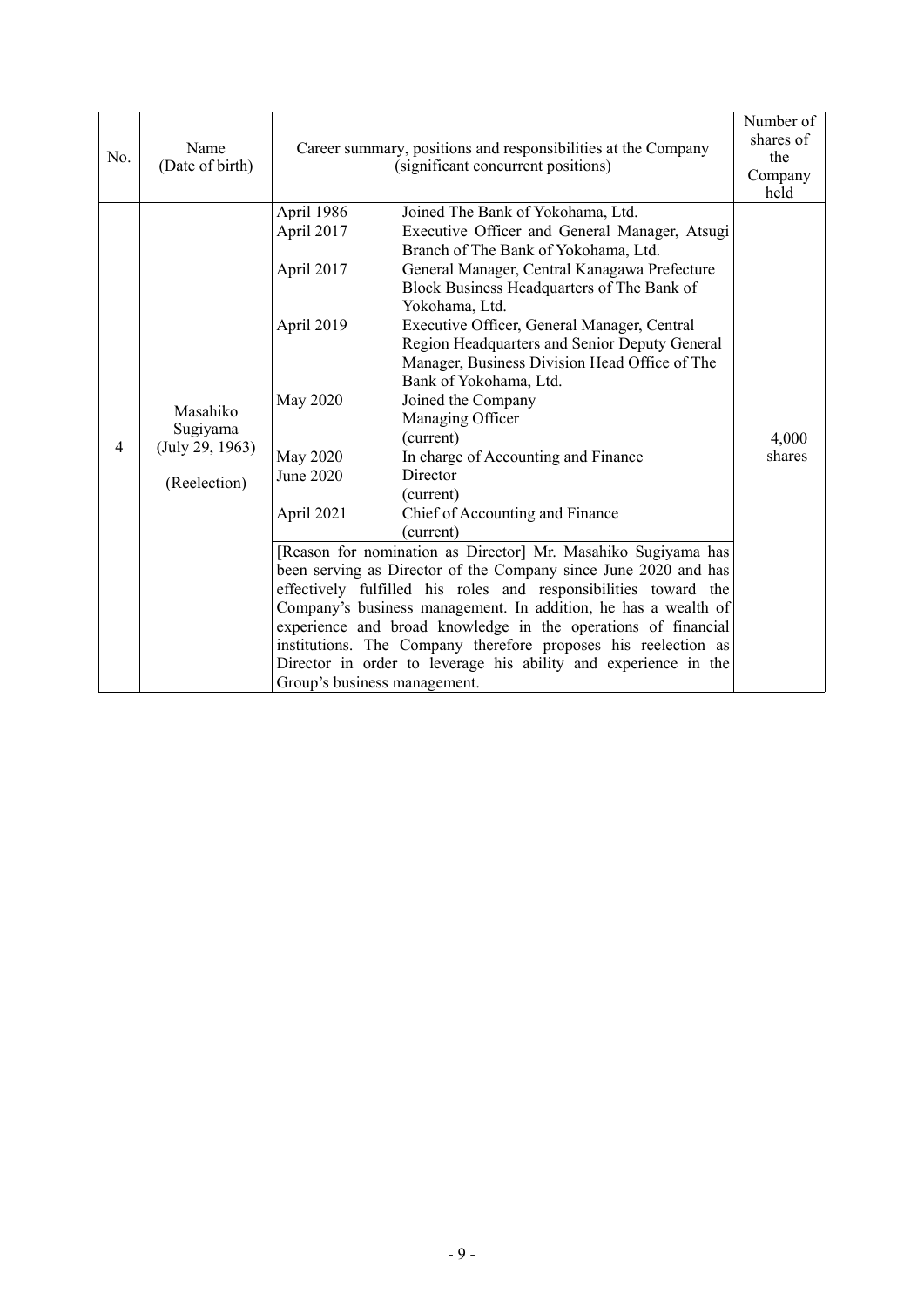| No. | Name<br>(Date of birth)                                         | Career summary, positions and responsibilities at the Company<br>(significant concurrent positions)                                                                              |                                                                                                                                                                                                                                                                                                                                                                                                                                                                                                                                                                                                                                                                                                                                                                                                                                                                                                                                                                                                                                                                                                                                                                                                                                                                                                                                                                             | Number of<br>shares of<br>the<br>Company<br>held |
|-----|-----------------------------------------------------------------|----------------------------------------------------------------------------------------------------------------------------------------------------------------------------------|-----------------------------------------------------------------------------------------------------------------------------------------------------------------------------------------------------------------------------------------------------------------------------------------------------------------------------------------------------------------------------------------------------------------------------------------------------------------------------------------------------------------------------------------------------------------------------------------------------------------------------------------------------------------------------------------------------------------------------------------------------------------------------------------------------------------------------------------------------------------------------------------------------------------------------------------------------------------------------------------------------------------------------------------------------------------------------------------------------------------------------------------------------------------------------------------------------------------------------------------------------------------------------------------------------------------------------------------------------------------------------|--------------------------------------------------|
| 5   | Takashi Komagata<br>(May 6, 1976)<br>(Reelection)<br>(External) | April 1999<br>October 2000<br>November 2002<br>October 2006<br>February 2009<br>May 2011<br>January 2015<br>December 2019<br>September 2020<br>(significant concurrent position) | Joined The Sumitomo Bank, Limited<br>Joined Asahi Arthur Andersen Ltd.<br>Joined Nomura Securities Co., Ltd.<br>Joined Morgan Stanley Japan Securities Co., Ltd.<br>(currently, Morgan Stanley MUFG Securities<br>Co., Ltd.)<br>Joined Marunouchi Capital Inc.<br>Joined Japan Industrial Solutions Co., Ltd.<br>Director<br>Managing Director, Japan Industrial Solutions<br>Co., Ltd.<br>Member of the Board, Japan Industrial Solutions<br>Co., Ltd.<br>Co-Head of Investment Division<br>(current)<br>Director of the Company<br>(current)<br>Member of the Board, Japan Industrial Solutions Co., Ltd.<br>[Reason for nomination as External Director and expected role]<br>Mr. Takashi Komagata has been serving as External Director of the<br>Company since September 2020 and has appropriately conducted<br>supervision of the Company's business management. In addition, he<br>has a wealth of experience and deep insight into finance and<br>corporate management based on business experience in investment<br>fund management firms and major financial institutions. The<br>Company proposes his reelection as External Director with the<br>expectation that he will conduct supervision and offer advice based<br>on his wealth of experience and from a global and diverse<br>perspective in fulfilling his role if he is elected as External Director. | - shares                                         |

Notes: 1. Among the candidates, those who have special interests with the Company are as follows:

Mr. Nobuyuki Take is Representative Director of Kiryu Small Businesses Welfare Cooperative Association. There is a transactional relationship between the said company and the Company involving business entrustment and other transactions.

Mr. Takashi Komagata concurrently serves as a Member of the Board of Japan Industrial Solutions Co., Ltd., which is the general partner of Japan Industrial Solutions Fund II, with which the Company has entered into an underwriting agreement for the issuance of its Class Shares. Japan Industrial Solutions Fund II holds 15,000 Class A Shares and 5,000 Class C Shares in accordance with the said agreement.

2. There are no special interests between the Company and the other candidates.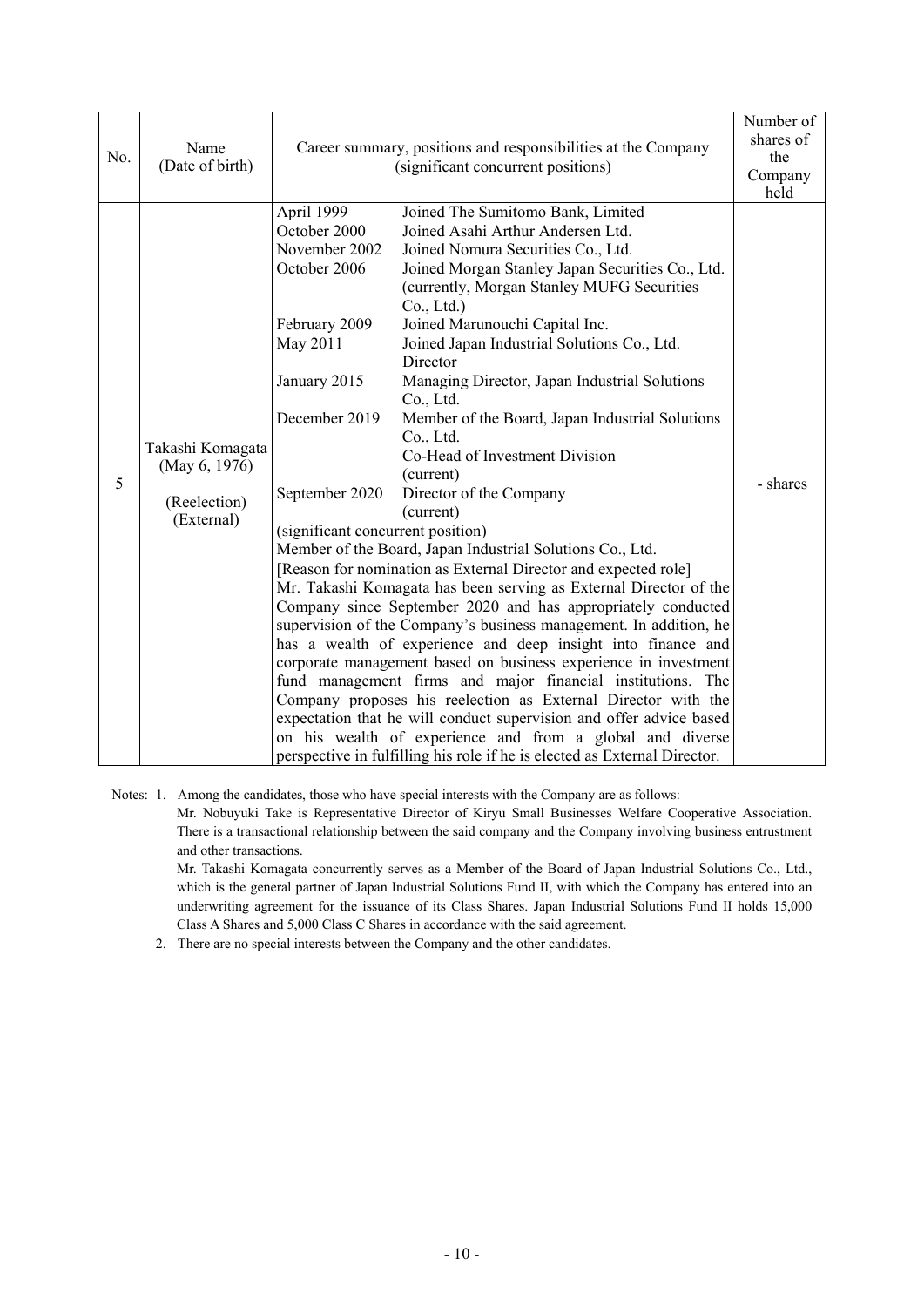- 3. Mr. Takashi Komagata is a candidate for External Director.
	- 1) The reason for nomination as External Director is as stated in the "Reason for nomination as External Director and expected role" on the previous page.
	- 2) Mr. Takashi Komagata is an External Director, and his term of office as External Director will be one year and nine months at the conclusion of this General Meeting of Shareholders.
	- 3) Mr. Takashi Komagata was not a business executor or officer in the Company or any entity that has a special relationship with the Company during the last ten years. He was not a business executor in a company where the Company assumed rights and obligations during the past two years through merger, absorption-type company split, incorporation-type company split or assignment of business.
	- 4) Mr. Takashi Komagata does not anticipate receiving a large sum of money or other property from the Company or any entity that has a special relationship with the Company, and has not received them for the past two years.
	- 5) Mr. Takashi Komagata is not a spouse, a relative within the third degree, or any person similar to these persons, of the business executor or officer of the Company or any entity that has a special relationship with the Company.
	- 6) The Company has entered into an agreement with Mr. Takashi Komagata to limit his liability for damages as stipulated in Article 423, Paragraph 1 of the Companies Act, and the minimum liability amount based on the agreement is the amount stipulated in Article 425, Paragraph 1 of the Companies Act. The Company will continue the same agreement with him, if the proposal for his election is approved.
- 4. The Company has concluded a directors and officers liability insurance contract with an insurance company as stipulated in Article 430-3, Paragraph 1 of the Companies Act. The said insurance contract covers litigation expenses and damages, etc. borne by the insured being held liable for the performance of its duties or claims relating to the pursuit of such liability. If this proposal is approved as originally proposed, all candidates for Director will be included as insured under the insurance policy.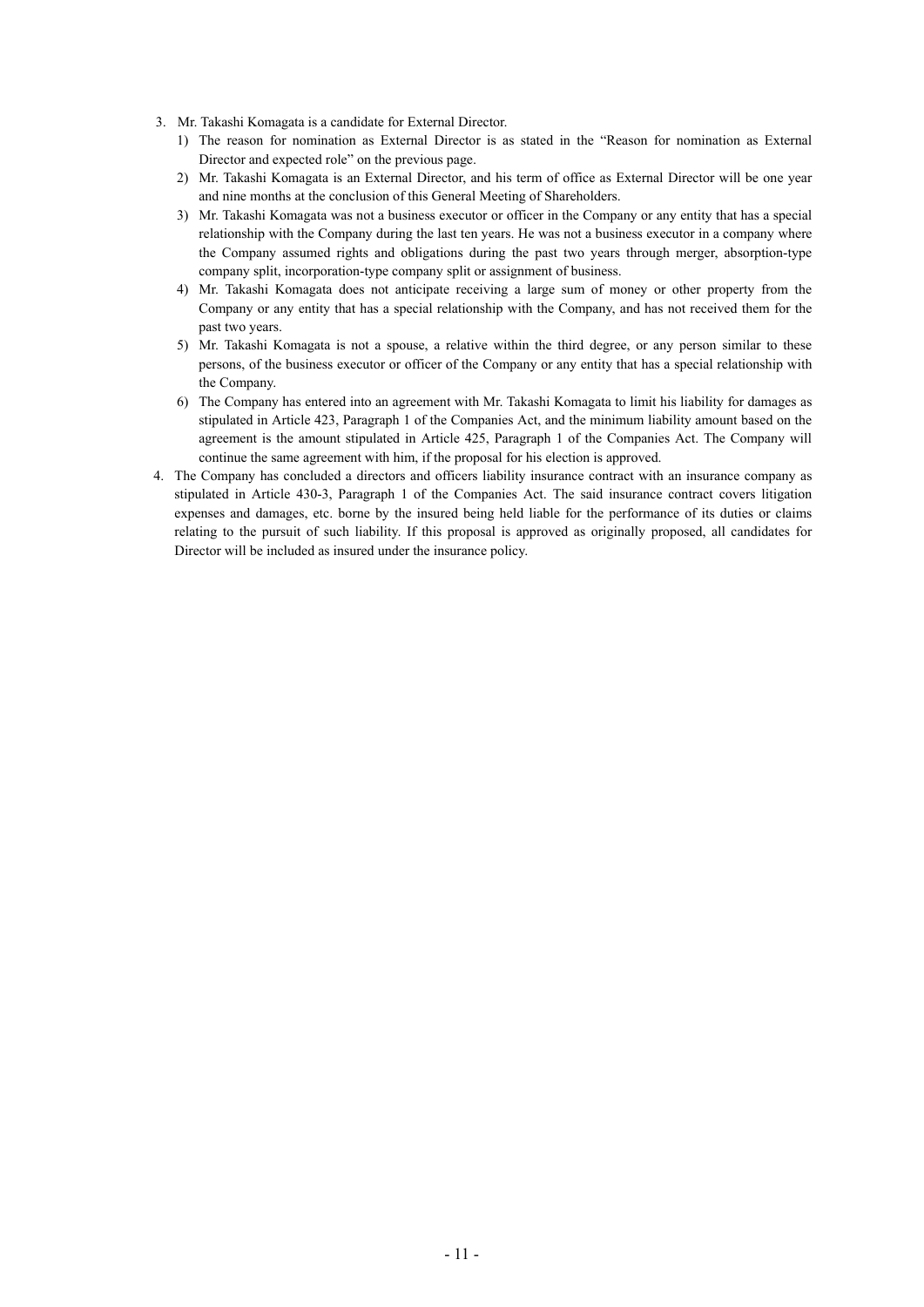Proposal No. 3:Election of Three Directors Serving as Audit and Supervisory Committee Members

The terms of office of three Directors serving as Audit and Supervisory Committee Members, Mr. Keiji Kiuchi, Mr. Akira Fujiwara, and Mr. Takashi Hayama will expire at the conclusion of this General Meeting of Shareholders.

Accordingly, the Company proposes the election of three Directors serving as Audit and Supervisory Committee Members.

The consent of the Audit and Supervisory Committees have been obtained with regard to this proposal. The candidates for Directors serving as Audit and Supervisory Committee Members are as follows.

| No.            | Name          | Positions and responsibilities at the Company |                                                                      | Attendance at<br>the Board of<br><b>Directors</b><br>meetings |
|----------------|---------------|-----------------------------------------------|----------------------------------------------------------------------|---------------------------------------------------------------|
|                | Keiji Kiuchi  | Reelection                                    | Director serving as Audit and Supervisory<br><b>Committee Member</b> | 13/13                                                         |
| $\overline{2}$ | Hiroaki Tanji | New election<br>External<br>Independent       |                                                                      | $-/-$                                                         |
| 3              | Yoko Nakai    | New election<br>External<br>Independent       |                                                                      | $-/-$                                                         |

Notes: In addition to the number of the Board of Directors meetings above, two written resolutions were made pursuant to Article 370 of the Companies Act and Article 24 of the Articles of Incorporation of the Company, which shall be deemed to constitute the resolutions of the meeting of the Board of Directors.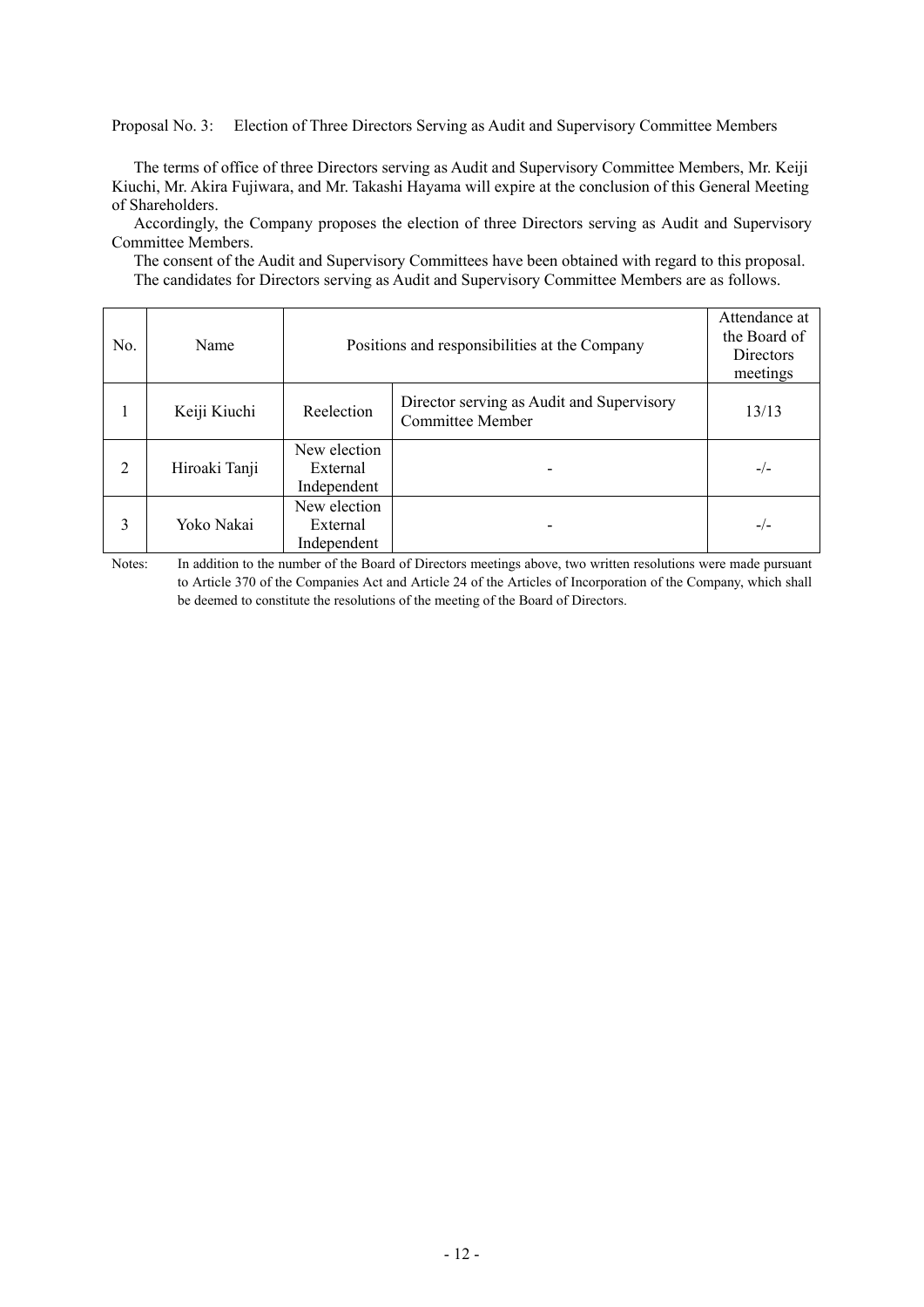| No. | Name<br>(Date of birth)                               | Career summary, positions and responsibilities at the Company<br>(significant concurrent positions)                                                                                                                                                                                                                                                                                                                                                                                                                                                                                                                                                                                                                                                                                                                                                                                 | Number of<br>shares of<br>the<br>Company<br>held |
|-----|-------------------------------------------------------|-------------------------------------------------------------------------------------------------------------------------------------------------------------------------------------------------------------------------------------------------------------------------------------------------------------------------------------------------------------------------------------------------------------------------------------------------------------------------------------------------------------------------------------------------------------------------------------------------------------------------------------------------------------------------------------------------------------------------------------------------------------------------------------------------------------------------------------------------------------------------------------|--------------------------------------------------|
|     | Keiji Kiuchi<br>(February 1,<br>1955)<br>(Reelection) | April 1979<br>Joined the Company<br>April 2013<br>Operating Officer<br>April 2013<br>In charge of Production Engineering<br>April 2014<br>Chief of Quality Assurance<br>June 2020<br>Director serving as Audit and Supervisory<br><b>Committee Member</b><br>(current)<br>[Reason for nomination as Director serving as Audit and<br>Supervisory Committee Member]<br>Mr. Keiji Kiuchi has been serving as Director serving as Audit<br>and Supervisory Committee Member since June 2020 and has<br>appropriately conducted supervision of the Company's business<br>management. He also has a wealth of experience and knowledge<br>in development and quality assurance. The Company therefore<br>proposes his reelection as Director serving as Audit and<br>Supervisory Committee Member in order to leverage his ability<br>and experience in the Group's business management. | 9,400<br>shares                                  |

Candidates for Director serving as Audit and Supervisory Committee Member: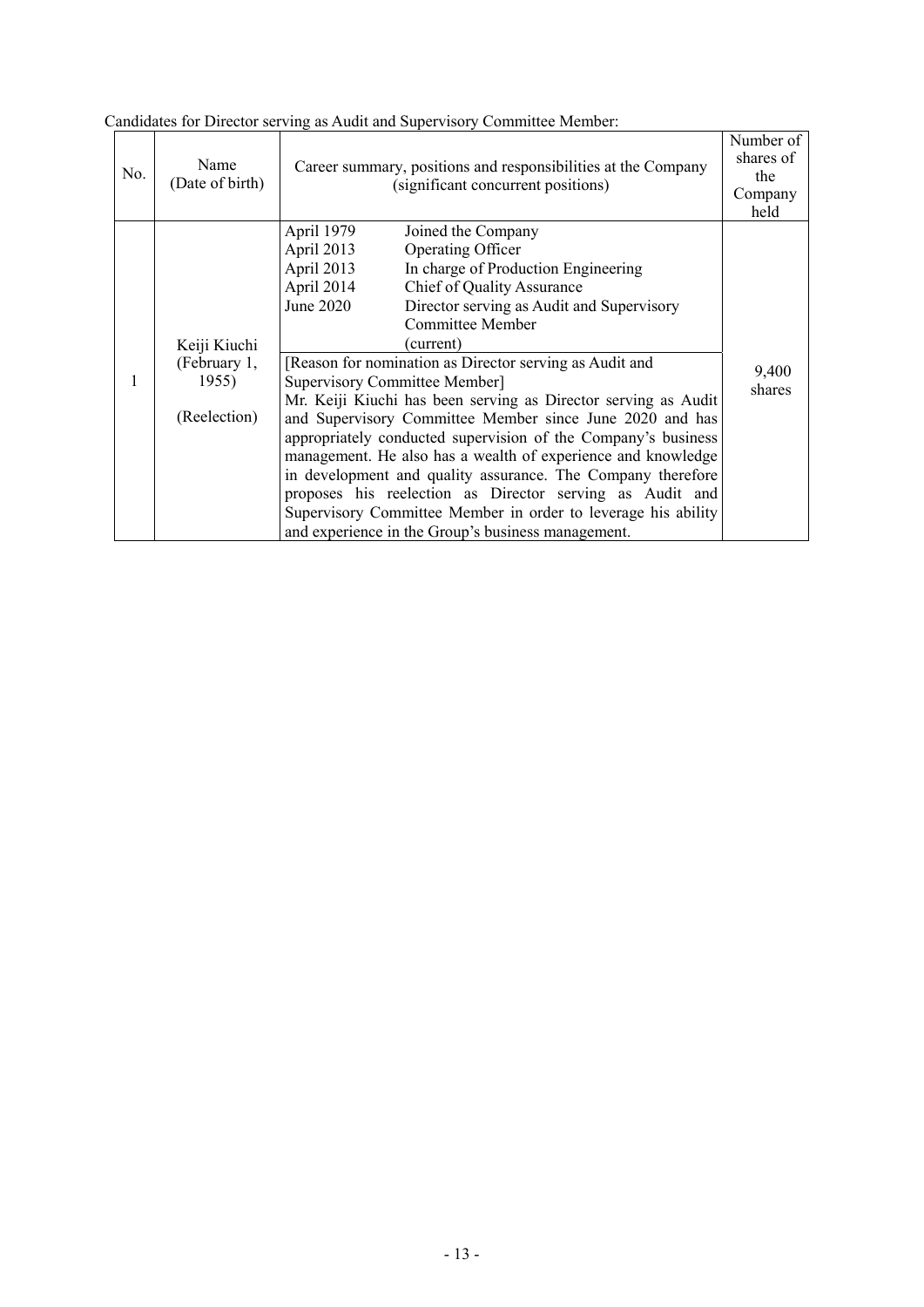| No.            | Name<br>(Date of birth)                                                           | Career summary, positions and responsibilities at the Company<br>(significant concurrent positions)                                                                                                                                                                                                         |                                                                                                                                                                                                                                                                                                                                                                                                                                                                                                                                                                                                                                                                                                                                                                                                                                                                                                                                                                                                                                                                                                                                                                                                                                                                                                                                                                                                                                                                                                                                                                                                                                                                                                                                                                                                                                                                                                                                                                                                                  | Number of<br>shares of<br>the<br>Company<br>held |
|----------------|-----------------------------------------------------------------------------------|-------------------------------------------------------------------------------------------------------------------------------------------------------------------------------------------------------------------------------------------------------------------------------------------------------------|------------------------------------------------------------------------------------------------------------------------------------------------------------------------------------------------------------------------------------------------------------------------------------------------------------------------------------------------------------------------------------------------------------------------------------------------------------------------------------------------------------------------------------------------------------------------------------------------------------------------------------------------------------------------------------------------------------------------------------------------------------------------------------------------------------------------------------------------------------------------------------------------------------------------------------------------------------------------------------------------------------------------------------------------------------------------------------------------------------------------------------------------------------------------------------------------------------------------------------------------------------------------------------------------------------------------------------------------------------------------------------------------------------------------------------------------------------------------------------------------------------------------------------------------------------------------------------------------------------------------------------------------------------------------------------------------------------------------------------------------------------------------------------------------------------------------------------------------------------------------------------------------------------------------------------------------------------------------------------------------------------------|--------------------------------------------------|
| $\overline{2}$ | Hiroaki Tanji<br>(July 31, 1952)<br>(New election)<br>(External)<br>(Independent) | April 1976<br>April 1992<br><b>July 1999</b><br>June 2000<br>June 2003<br>June 2006<br>June 2009<br>April 2012<br>May 2012<br>June 2012<br>June 2013<br>June 2017<br>September 2019<br>June 2021<br>(significant concurrent position)<br>Akebono Brake Industry Co., Ltd.<br>Independent External Director. | Joined DENKI KAGAKU KOGYO<br>KABUSHIKI KAISHA (currently: Denka<br>Company Limited).<br>Joined HOYA CORPORATION<br>Senior Vice President, HOYA Holdings, Inc.<br>Director, HOYA CORPORATION<br>Director, Corporate Executive Officer, and<br>General Manager, Business Development<br>Department, HOYA CORPORATION<br>Director, Corporate Executive Officer, Chief<br>Technology Officer, HOYA CORPORATION<br>Corporate Executive Officer, in charge of<br>Planning, HOYA CORPORATION<br>Joined ASAHI TEC CORPORATION,<br>Counsel, ASAHI TEC CORPORATION<br>Vice President & Representative Corporate<br>Executive Officer, Chief Financial Officer,<br><b>ASAHI TEC CORPORATION</b><br>Director, Vice President & Representative<br>Corporate Executive Officer, Chief Financial<br>Officer, ASAHI TEC CORPORATION<br>Director, President & Representative Corporate<br>Executive Officer, Chief Executive Officer,<br><b>ASAHI TEC CORPORATION</b><br>Chairman and Director, ASAHI TEC<br><b>CORPORATION</b><br>Outside Director, Akebono Brake Industry Co.,<br>Ltd.<br>Outside Director (Audit & Supervisor<br>Committee Member), Akebono Brake Industry<br>Co., Ltd.<br>(current)<br>Outside Director (Audit & Supervisor Committee Member),<br>[Reason for nomination as External Director serving as Audit and<br>Supervisory Committee Member and expected role]<br>Mr. Hiroaki Tanji has extensive experience and deep insight in<br>business management, having served as Director, Corporate<br>Executive Officer of HOYA CORPORATION, and Director,<br>President & Representative Corporate Executive Officer, Chief<br>Executive Officer of ASAHI TEC CORPORATION. The<br>Company proposes his new election as External Director serving<br>as Audit and Supervisory Committee Member with the<br>expectation that he will conduct supervision and offer advice<br>based on his wealth of experience and from an independent and<br>objective standpoint in fulfilling his role if he is elected as | 1,000<br>shares                                  |